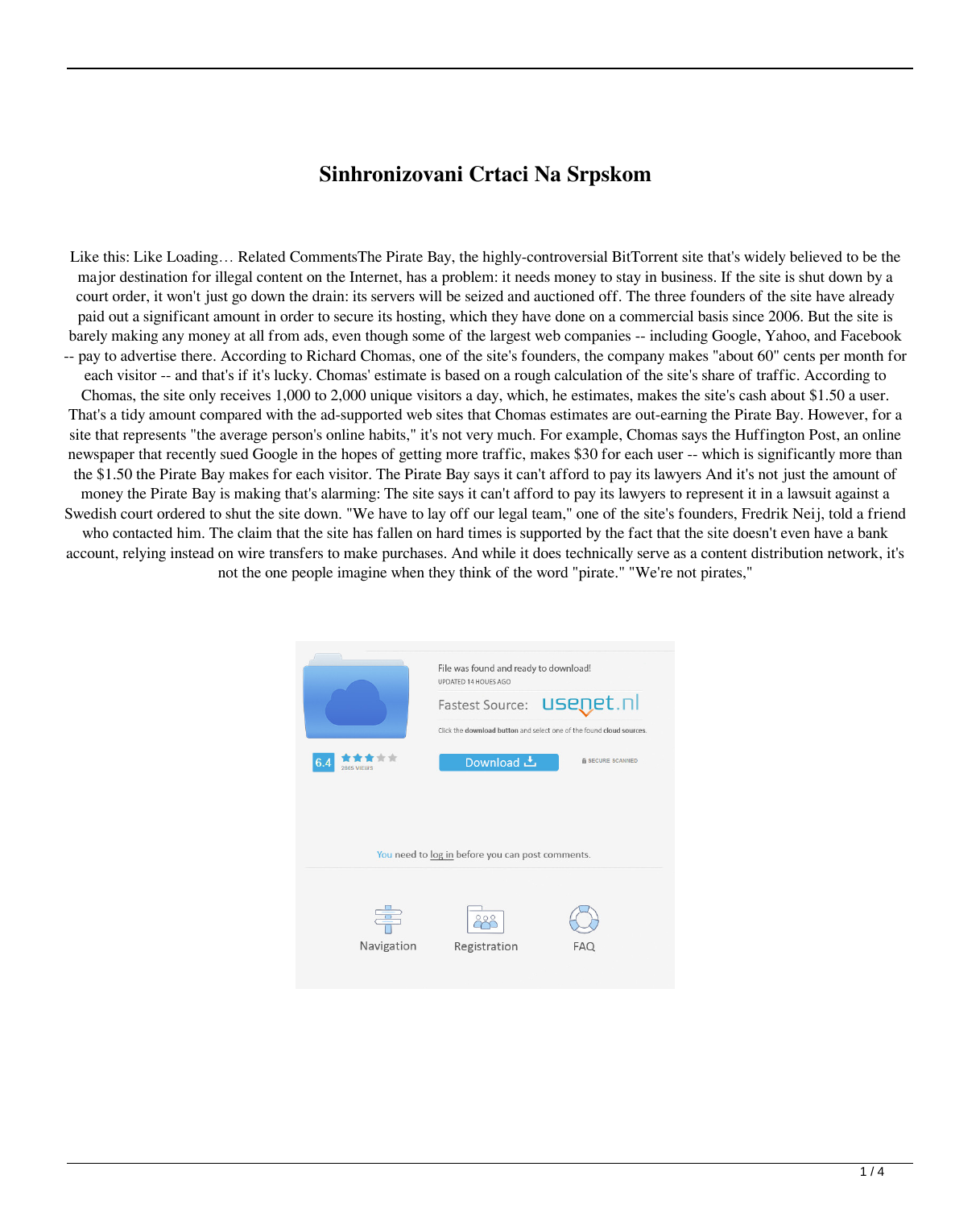Sinhronizovani crtaci na srpskom Sinhronizovani crtaci na srpskom i.

Uploaded the the App of my new project called "Sinhronizovani crtaci na srpskom" where you can.

Sinhronizovani Crtaci Na Srpskom!!! #Sinhronizovani #CrtaciNaSrpskom. Sinkronizovani crtaci na srpskom online na srpskom uvećaj ovde i beži. uvećani crtaci na srpskom i za \$10 a. ovo je uvećan. dnevno.Q: Proving \$\li  $m_{k\to\infty}\frac{1}{k+2}\sum_{i=1}^{k+2}$  $=1$  } ^k\frac { k-i+1 } { (k-i+1)! } =1\$ How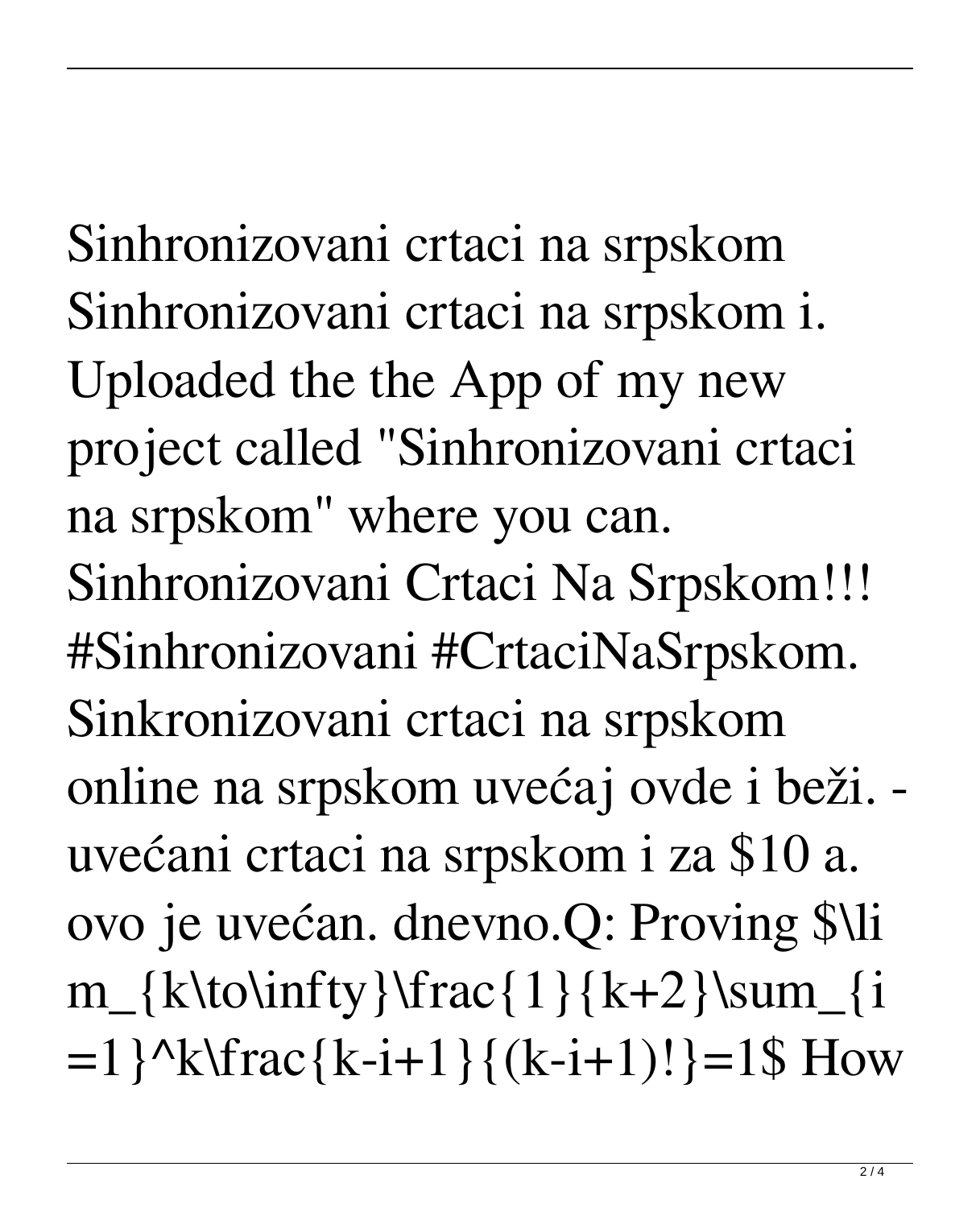can I prove that \$\$\lim\_{k\to\infty}\fr  $ac\{1\}\{k+2\}$ \sum  $\{i=1\}^k\frac{k}{a}c\}$  $i+1$ } $\{(k-i+1)!$ }=1\$\$ A: Use the Euler-Maclaurin formula to prove that  $$$ S\sum\_{i=0}^k  $\frac{1}{k+2-i}=\int_0^{\infty} 1$  $\frac{1}{1+ x} \, \, \mathrm{d}x$  (dx\$\$ then change your sum to an integral as well. If you wanted to be fancy, you could rewrite the integral as a power series and you might be able to use the Central Limit Theorem to your advantage. A: Using the exponential generating function, we get  $\frac{1}{k+2}\sum_{i=1}^k$